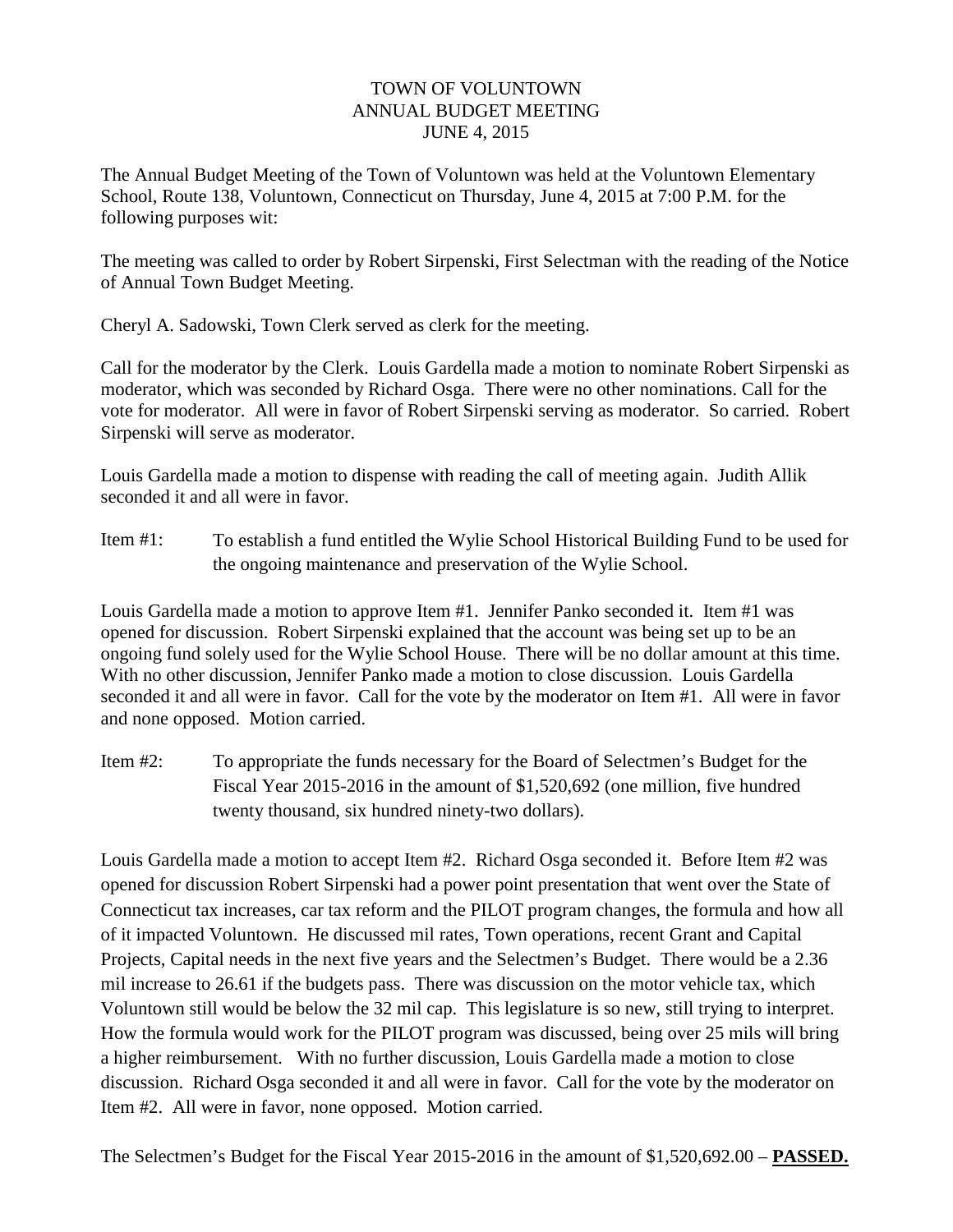Item #3: To appropriate the funds necessary for the Board of Education Budget for the fiscal year 2015-2016 in the amount of \$6,747,717 (six million, seven hundred forty-seven thousand, seven hundred seventeen dollars).

Louis Gardella made a motion to accept Item #3. Marilyn Abbazia seconded it. It was opened for discussion. Diana Ingraham, Board of Education Chairman, explained the proposal paragraph on the cover page of the school's budget. There was one question concerning hiring a Vice Principal, one is not being hired. Ken Weseman made a motion to vote on Item #3 by paper ballot. Tom Wilber seconded it. The moderator called for a vote by hands. There was a discrepancy in the count between counters. A second show of hands was asked for. In Favor – 31. Opposed – 34. Motion failed. Louis Gardella made a motion to close discussion. Gail Sirpenski seconded it. All were in favor. The moderator called for a vote on Item #3. The majority was in favor, a few opposed. Motion carried.

The Board of Education Budget for the Fiscal Year 2015-2016 in the amount of \$6,747,717.00 – **PASSED.**

Item #4: To authorize the Board of Selectmen to exempt horses and ponies from property taxation, effective October 1, 2015, as per State Statute PA-14-33 section 12-81gg.

Louis Gardella made a motion to accept Item #4. Richard Osga seconded it. Item #4 was opened for discussion. Question was why eliminate it. The First Selectman stated the Town receives \$300 in taxes. This was legislation that was passed to make towns attractive and keep them rural. Louis Gardella made motion to close discussion. Jennifer Panko seconded it and all were in favor. Moderator called for a vote on Item #4. Majority in favor, one opposed. So carried.

Item #5: To set a tax rate and collection period for Fiscal Year 2015-2016.

Louis Gardella made a motion to set the mil rate at 26.61 for Fiscal Year 2015-2016 and collection dates to be July  $1^{st}$ -31<sup>st</sup>, 2015 and January  $1^{st}$ -31<sup>st</sup>, 2016. Richard Osga seconded it. The combination of state revenues and tax payer's portion needed to meet budget costs was discussed. Marilyn Abbazia made a motion to close discussion. Louis Gardella seconded it. All were in favor. Call for the vote on the motion by the moderator. The majority was in favor, a few opposed. So carried.

Item #6: To appoint the audit firm of Baude & Rolfe, P.C. Certified Public Accountants to be the auditor of Town Records for Fiscal Year 2014-2015.

Tom Wilber made a motion to accept Item #6. Richard Osga seconded it. With no discussion, the moderator called for the vote. All were in favor, none opposed. So carried.

Item #7: To consider and act on a resolution to require payment of taxes on all motor vehicles and on real estate valued less than \$100.00 (one hundred dollars) be payable in one installment on July 1, 2015.